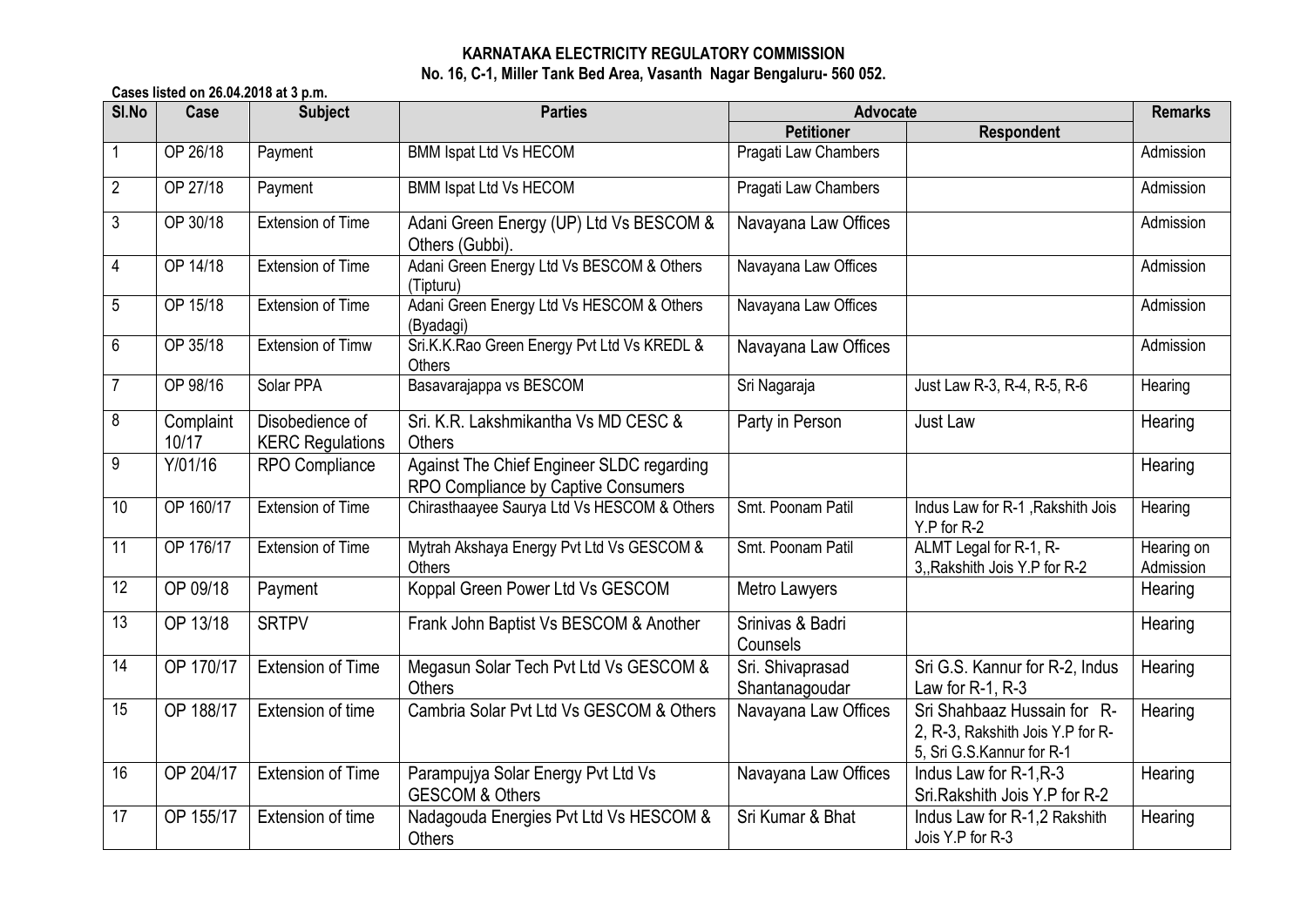| 18 | OP 157/17         | Extension of time                              | S.G. Arakere Solar Power Pvt Ltd Vs<br><b>HESCOM &amp; Others</b>    | Sri Kumar & Bhat                     | Rakshith Jois Y.P for R-2 Indus<br>law for R-1                                        | Hearing                 |
|----|-------------------|------------------------------------------------|----------------------------------------------------------------------|--------------------------------------|---------------------------------------------------------------------------------------|-------------------------|
| 19 | OP 158/17         | Extension of time                              | MNR Solar Energy Pvt Ltd Vs BESCOM &<br><b>Others</b>                | Sri Kumar & Bhat                     | Sri Shahbaaz Hussain for R-<br>1, R-2, Rakshith Jois Y.P for R-3                      | Hearing                 |
| 20 | OP 161/17         | Extension of time                              | Saakesha Solar Energy Pvt Ltd VS BESCOM<br>& Others                  | Sri Kumar & Bhat                     | Sri Shahbaaz Hussain for R-<br>1, R-2, Rakshith Jois Y.P for R-3                      | Hearing                 |
| 21 | OP 163/17         | Extension of time                              | Gavi Ganga Solar Pvt Ltd Vs CESC & Others                            | Sri Kumar & Bhat                     | Just Law for R-1, R-3 Rakshith<br>Jois Y.P for R-4                                    | Hearing                 |
| 22 | OP 164/17         | Extension of time                              | Chowdeshwari Solar Energy Pvt Ltd Vs<br><b>BESCOM &amp; Others</b>   | Sri Kumar & Bhat                     | Sri Shahbaaz Hussain for R-1,<br>R-2, Rakshith Jois Y.P for R-3.                      | Hearing                 |
| 23 | OP 165/17         | Extension of time                              | LRK Solar Power Pvt Ltd Vs BESCOM &<br><b>Others</b>                 | Sri Kumar & Bhat                     | Sri Shahbaaz Hussain for R-1,<br>R-2, Rakshith Jois Y.P for R-3                       | Hearing                 |
| 24 | OP 166/17         | Extension of time                              | LPD Solar Power Pvt Ltd Vs BESCOM &<br><b>Others</b>                 | Sri Kumar & Bhat                     | Sri Shahbaaz Hussain for R-1,<br>R-2, Rakshith Jois Y.P for R-3                       | Hearing                 |
| 25 | OP 167/17         | Extension of time                              | Poorvaj Solar Power Pvt Ltd Vs BESCOM &<br><b>Others</b>             | Sri Kumar & Bhat                     | Sri Shahbaaz Hussain for R-1,<br>R-2, Rakshith Jois Y.P for R-3                       | Hearing                 |
| 26 | OP 127/17         | <b>Billing of Import</b><br>Energy             | Manchukonda Pvt Ltd Vs GESCOM                                        | Sri. Srinivas & Badri<br>Counsels    | Indus Law                                                                             | Hearing                 |
| 27 | OP 224/17         | Extension of time                              | Adani Green Energy Ltd (Jevargi) Vs<br><b>GESCOM &amp; Others</b>    | Navayana Law Offices                 | Sri G.S. Kannur for R-2, Indus<br>Law for R-1, R-3.                                   | Hearing on<br>IA        |
| 28 | OP 209/17         | <b>Extension of Time</b>                       | Adani Green Energy (UP) Ltd Vs MESCOM &<br>Others (Malur)            | Navayana Law Offices                 | Sri Shahbaaz Hussain for R-1,<br>Indus Law for R-3, Sri. Rakshith<br>Jois Y.P for R-2 | Hearing on<br>IA        |
| 29 | OP 211/17         | <b>Extension of Time</b>                       | Adani Green Energy (UP) Ltd Vs BESCOM &<br>Others (Holenarasipura)   | Navayana Law Offices                 | Sri G.S. Kannur for R-2, Just Law<br>for R-1, R-3                                     | Hearing                 |
| 30 | OP 206/17         | <b>Extension of Time</b>                       | Adani Green Energy (UP) Ltd Vs CESC &<br>Others (Narasipura)         | Navayana Law Offices                 | Indus Law for R-3 Just Law for<br>R-1, Sri. Rakshith Jois Y.P for R-<br>2             | Hearing on<br>IA        |
| 31 | OP 205/17         | <b>Extension of Time</b>                       | Adani Green Energy (UP) Ltd ( Periyapattana)<br>Vs GESCOM & Others   | Navayana Law Offices                 | Indus Law for R-1, R-3,<br>Sri Rakshith Jois Y P for R-2                              | Hearing                 |
| 32 | OP 120/17         | Wheeling and<br>Banking                        | RNS Infrastructure Ltd Vs KPTCL & Others                             | Sri. Shiva Prasad<br>Shantana Goudar | Just Law for R-1, R-2                                                                 | Hearing                 |
| 33 | Complaint<br>1/17 | Non-Compliance<br>of the Order                 | Rai Bahadur Seth Shreeram Narasingdas Pvt<br>Ltd Vs HESCOM & another | Keystone Partners                    | Just Law for R-1, Sri M<br>Raghavendrachar for R-2                                    | Reporting<br>Compliance |
| 34 | OP 40/18          | Compliance of<br>Order dated in WP<br>32219/13 | Reid & Taylor (India) Ltd Vs KPTCL & Another                         | Smt. Poonam Patil                    | Sri H.V.Devaraju for R-1, Dua<br>Assocaites for R-2                                   | Hearing                 |